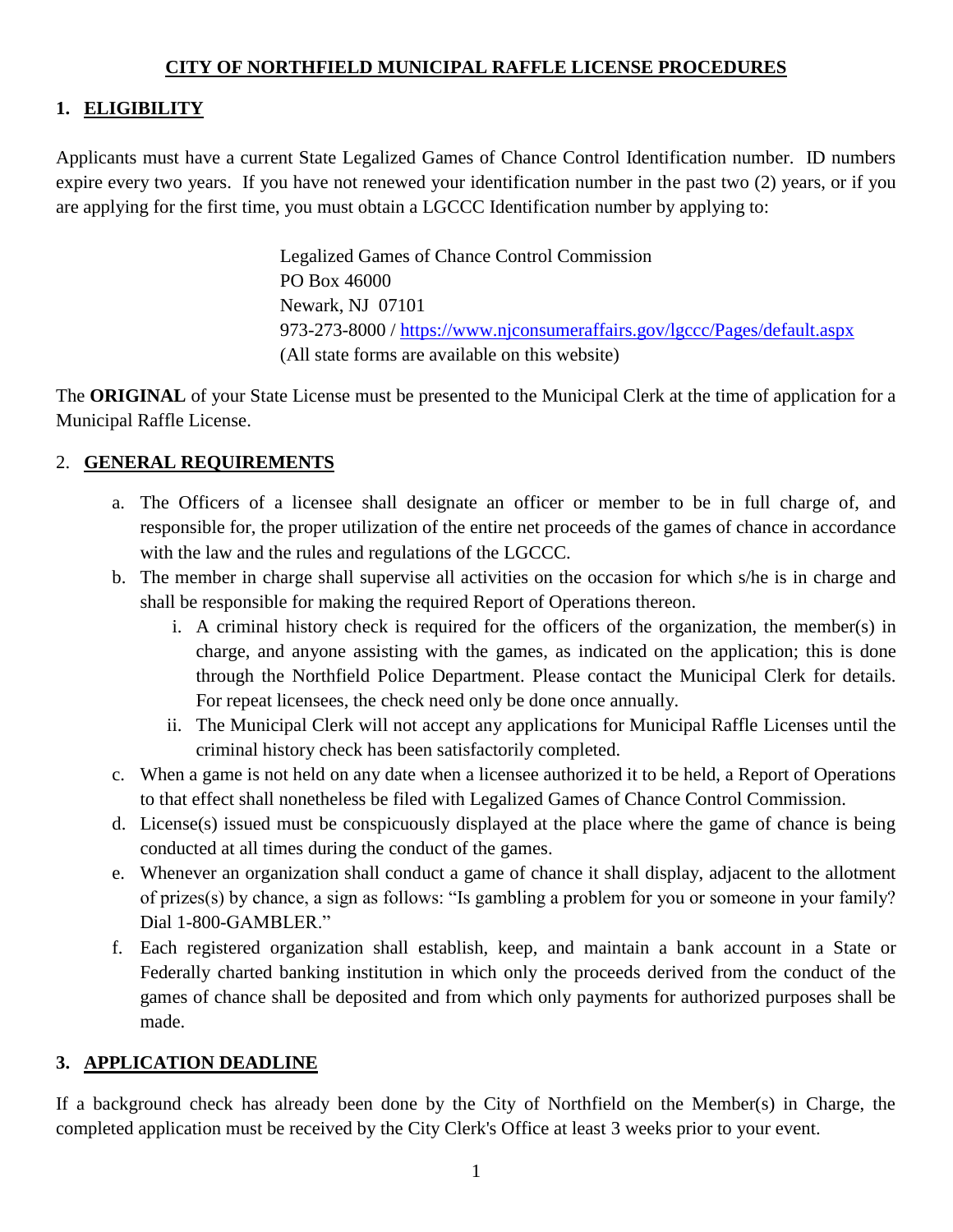If the background check has NOT been done by the City of Northfield on the Member(s) in Charge, the completed application must be received by the City Clerk's Office at least 5 weeks prior to your event.

Once approved by the City Clerk, the application must be sent to the State Legalized Games of Chance Control Commission for their review and approval. The State requires a 14 CALENDAR DAY WAITING PERIOD after City approval to allow time for review of the application.

Tickets cannot be printed nor can your raffle take place until the raffle license is (a) approved by the City Clerk, (b) approved by the State Legalized Games of Chance Control Commission, and (c) issued to you by City Clerk's office.

### **4. SUBMISSION REQUIREMENTS**

- a. Four completed, notarized Applications for Raffle License, along with the appropriate fees (BASED ON THE SCHEDULE BELOW) payable to the State Legalized Games of Chance Control Commission and to the City of Northfield should be submitted to the Municipal Clerk.
- b. No fee shall be charged for a qualified Senior Citizen Organization conducting a raffle solely for its bona fide members.

### **RAFFLE LICENSING FEES**

#### **OFF-PREMISE DRAW RAFFLES FOR MERCHANDISE**

"Off-premise" is one in which tickets are printed and sold in advance of the occasion of the drawing.

| Amount of<br>retail value of prizes | Fee to<br><b>Licensing Municipality</b> | Fee to<br><b>Legalized Games of Chance</b> | <b>Total</b> |
|-------------------------------------|-----------------------------------------|--------------------------------------------|--------------|
| $0 - $1,000$                        | \$<br>20.00                             | \$<br>20.00                                | \$<br>40.00  |
| $$1,000.01 - 2000$                  | \$<br>40.00                             | \$<br>40.00                                | \$<br>80.00  |
| $$2,000.01 - 3000$                  | \$<br>60.00                             | \$<br>60.00                                | \$120.00     |
| $$3,000.01 - 4000$                  | \$<br>80.00                             | \$<br>80.00                                | \$160.00     |
| $$4,000.01 - 5000$                  | \$<br>100.00                            | \$<br>100.00                               | \$200.00     |
| $$5,000.01 - 6000$                  | \$<br>120.00                            | \$<br>120.00                               | \$240.00     |
| $$6,000.01 - 7000$                  | \$<br>140.00                            | \$<br>140.00                               | \$280.00     |
| $$7,000.01 - 8000$                  | \$<br>160.00                            | \$<br>160.00                               | \$320.00     |
| $$8,000.01 - 9000$                  | \$<br>180.00                            | \$<br>180.00                               | \$360.00     |
| $$9,000.01 - 10,000$                | \$<br>200.00                            | \$<br>200.00                               | \$400.00     |

To continue the above schedule, add a \$20.00 fee for the licensing municipality and \$20.00 fee for the State of N.J. for each additional \$1,000 retail value.

**OFF-PREMISE 50/50 CASH RAFFLES** – Two checks are to be submitted with the application - \$20.00 payable to Legalized Games of Chance Control Commission and \$20.00 payable to the City of Northfield.

If the cash award exceeds \$1,000, the balance of the fees, according to the schedule above, to be sent payable to LGCCC with Report of Raffles that must be filed and one payable to City of Northfield

**ON PREMISE DRAW OR 50/50 VALUED UNDER \$400** No Fee. If, in fact, the prizes exceed \$400, the fee noted below must be submitted at the time the Raffle Report of Operations is filed.

**ON-PREMISE DRAW OR 50/50 VALUED OVER \$400** \$20.00 to the City of Northfield and \$20.00 to the Legalized Games of Chance Control Commission for each day a raffle is held.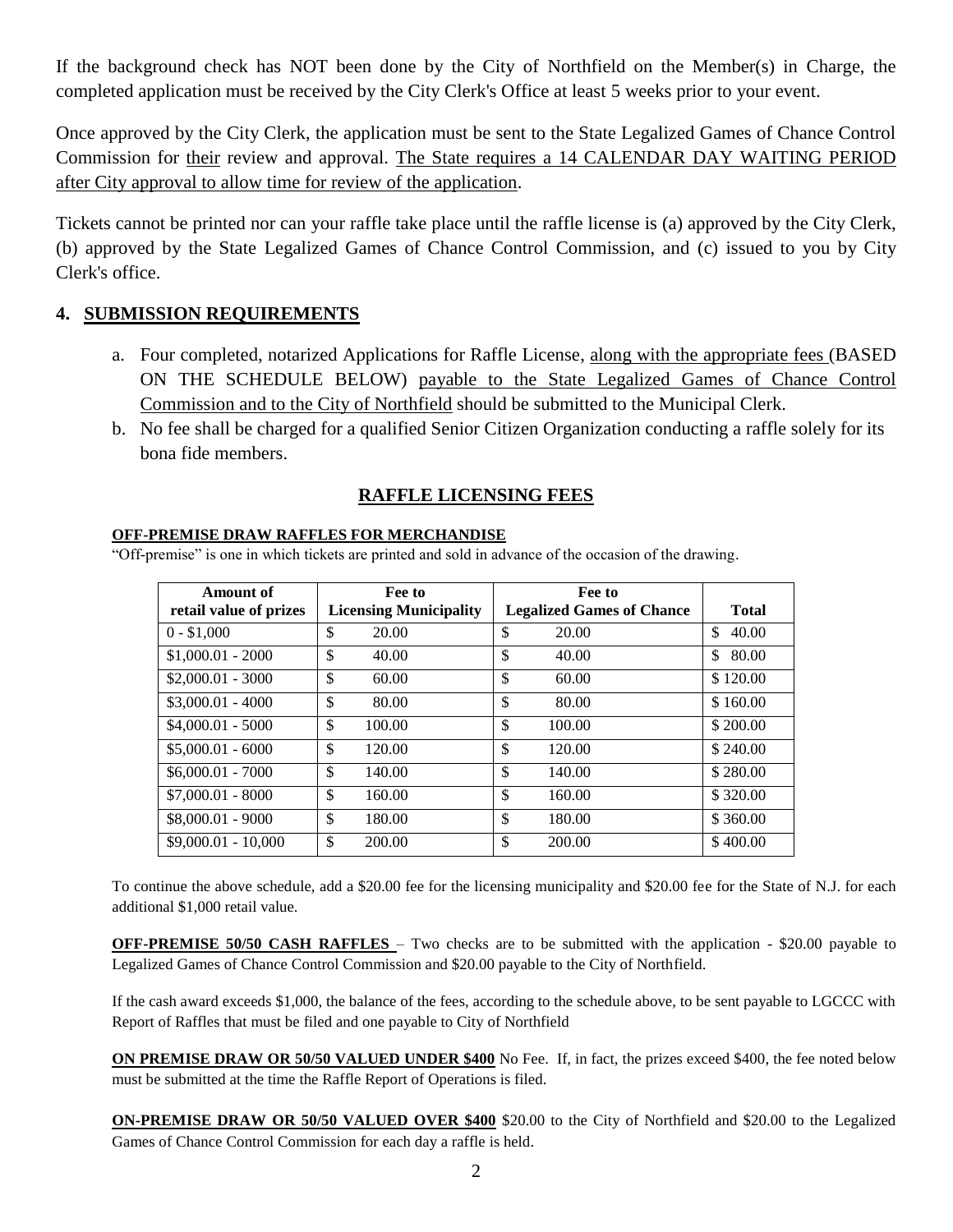## 5. **TICKET FORMAT**

- a. PLEASE FILL OUT FOUR (4) APPLICATIONS **AND** 4 SAMPLE TICKET FORMAT FORMS IF OFF-PREMISE DRAW OR 50/50
	- i. APPLICATIONS AND SAMPLE TICKET FORMS ARE AVAILABLE AT: <https://www.njconsumeraffairs.gov/lgccc/Pages/default.aspx>

## **6. APPLICATION INSTRUCTIONS**

It is YOUR responsibility to know and understand the State's requirements with regard to Raffles. For more information go to<https://www.njconsumeraffairs.gov/lgccc/Pages/default.aspx>

Certain sections of the application about which there are usually questions have been explained here: Complete four (4) copies of the application to submit to the City Clerk.

- o Part A General #3 –be sure to indicate type of Raffle, i.e., On or Off Premise, 50/50, Draw, etc. you can put this information (along with the date/s in the "Date" section).
	- Off-Premise means that tickets may be sold in advance of the occasion of the drawing and that the winner need not be present to win
- o Part B Schedule of Expenses Be sure to include as an Item of Expense the License Fees to the City and State and all items which will not be donated or the percentage not donated.
- o Part C Schedule of Purposes Should be clear and as concise as possible because the same or similar terminology must appear on the ticket after "Benefit of........."
- o Part D Schedule of Prizes The description should be detailed, i.e., a Sony Trinitron Plus 15" Color T.V. or Chevy Impala, 2-door, 350, V8, P.S. P.B., AM-FM Stereo and any other extras.
	- If part of the prize is donated, then its percentage and value must be indicated
	- If prizes are not yet known, indicate as such and that no prohibited prizes will be awarded
- o Part F Members of Applicant in Charge of Games Individuals listed must be members of the organization applying for the license.
- o Part G Members of Applicant Who Will Assist Same applies as in Part F
- $\circ$  Part I Statement of Applicant Original signatures of officer(s) and member(s) in charge of the game of applying organization; these officers must sign the application before a Notary.

## **6. REPORT OF RAFFLES OPERATIONS**

The Report of Operations must be completed and signed before a Notary and submitted to the Legalized Games of Chance Control Commission, P. O. Box 46000, Newark, NJ 07101 within 15 days of the Raffle. If Off-Premise Raffle was held, a copy of the printer's certificate together with a copy of the ticket must be attached and submitted with this report. Any fees due at the time of filing are to be paid to the state and to the City of Northfield, in the same amounts.

Please be sure to become familiar with the rules with regard to Legalized Games of Chance – refer to <https://www.njconsumeraffairs.gov/lgccc/Pages/default.aspx> for more information - so that any special aspect of your activity is not overlooked which could result in a delay or denial by the Control Commission.